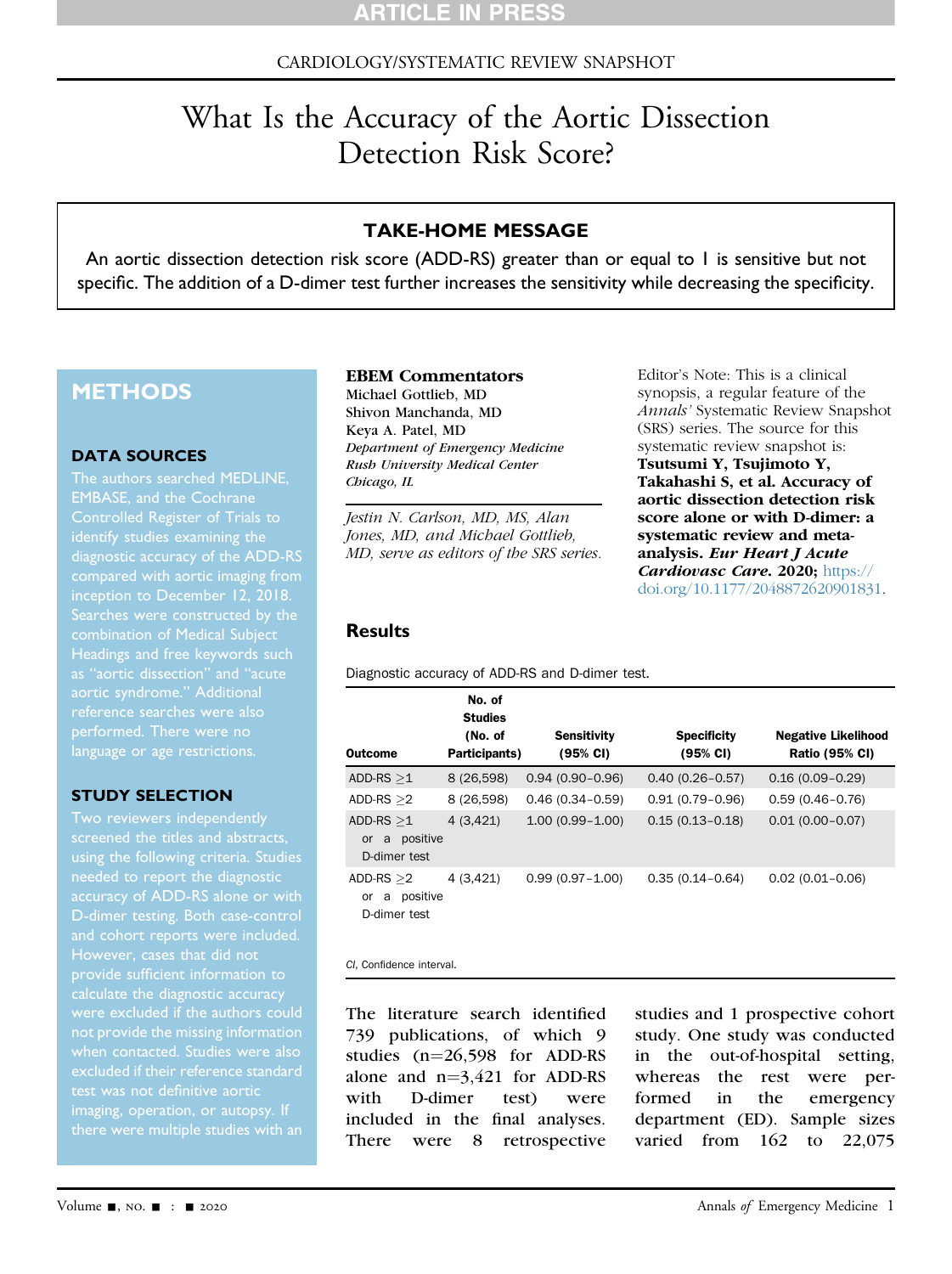overlapped cohort, only the study with the largest population of each index test was included.

### DATA EXTRACTION AND **SYNTHESIS**

Two review authors independently contingency table, with disagreements resolved by third author if necessary. Because diagnostic accuracy was examined values of ADD-RS (scores  $\geq$  1 and  $>$ 2) with or without a D-dimer test, the contingency table was For studies including both ADD-RS and a D-dimer test, a finding was threshold of 500 ng/dL was used for determining elevation. Pooled and negative likelihood ratio with Methodological quality was assessed with the Quality Assessment of Diagnostic Accuracy Studies version 2.<sup>[1](#page-2-4)</sup> Heterogeneity and publication bias were not assessed.

participants. Eight of the studies reported ADD-RS without a Ddimer test. Four of the studies were from a cohort with overlap and reported both ADD-RS with and without a D-dimer test. Studies were deemed to have low or unclear risk of bias, except for 4 studies that had high risk of bias for patient selection. Overall, an ADD-RS greater than or equal to 1 was highly sensitive and improved with the addition of a D-dimer test, whereas an ADD-RS greater than or equal to 2 was poorly sensitive but highly specific for aortic dissection (Table).

# **Commentary**

Acute aortic dissection is a disorder associated with significant morbidity and mortality. It is typically confirmed with advanced imaging (eg, computed tomography, transesophageal echocardiography, magnetic resonance imaging, aortic angiography). Clinicians may suspect this disorder in patients presenting with chest, back, or abdominal pain. However, although these symptoms are common, aortic dissection is a rare condition, occurring in only 2.9 to 3.5 cases per 100,000 personyears. $2,3$  $2,3$  Therefore, having an effective screening test would be beneficial in reducing unnecessary testing, thereby decreasing radiation exposure and health care costs. The ADD-RS was developed as a tool in 2010 to risk stratify patients with concern for aortic dissection, using a combination of 12 clinical factors, including medical history, symptoms, and physical examination findings. $4$ 

This systematic review and metaanalysis found that an ADD-RS greater than or equal to 1 was sensitive and that the sensitivity increased with the addition of a D-dimer test. For a setting with a low prevalence of aortic dissection (5% pretest probability), an ADD-RS greater than or equal to 1 alone would have a failure rate of 0.8% and an ADD-RS greater than or equal to 2 would have a failure

rate of 3%. If a D-dimer test were added, an ADD-RS greater than or equal to 1 would have a failure rate of 0.05%; and of greater than or equal to 2, 0.1%. For a setting with a high prevalence of aortic dissection (20% pretest probability), ADD-RS alone would have a failure rate of 3.8% at an ADD-RS greater than or equal to 1 and 12.9% at an ADD-RS greater than or equal to 2, whereas ADD-RS with a D-dimer test would have a failure rate of 0.2% at an ADD-RS greater than or equal to 1 and 0.5% at an ADD-RS greater than or equal to 2. These data indicate that an ADD-RS greater than or equal to 1 alone could be useful in screening for aortic dissection in a low-prevalence setting, whereas an ADD-RS with a D-dimer test can be used in a high-prevalence setting. Clinicians should consider the baseline prevalence in their ED when using these tools.

This review had several limitations. First, some of the studies had a very high prevalence of aortic dissection. This may have been due to spectrum bias, which can artificially increase the diagnostic accuracy of these tests. Second, most of the studies were performed in Europe or Asia and they may not reflect populations in other locations. Additionally, the majority of the data was from a single out-of-hospital study that was designed to determine optimal field triage protocols, which may not apply to the ED environment.<sup>[5](#page-2-3)</sup> Moreover, the majority of the data was retrospective and excluded patients without an index test or reference standard, which may